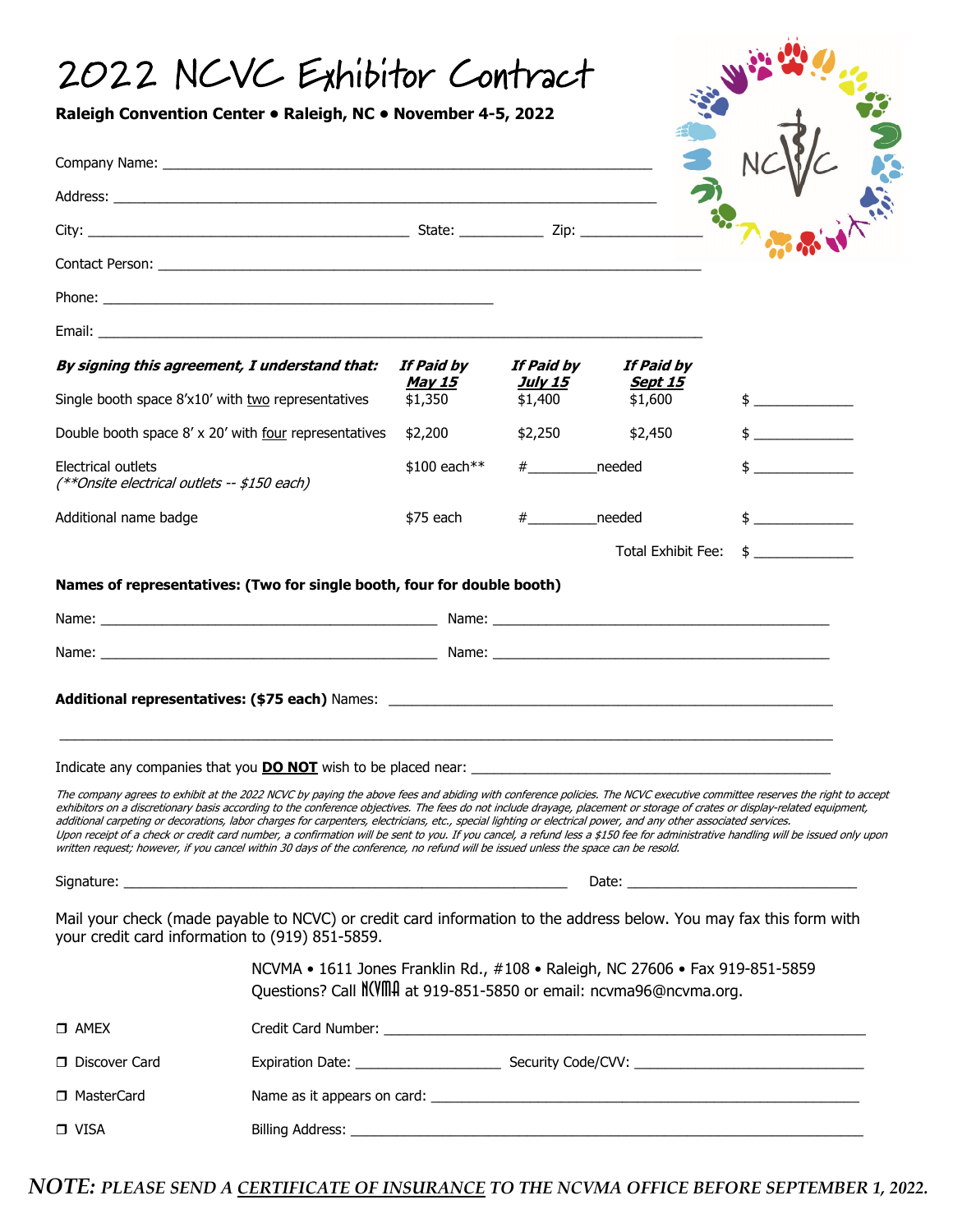| 2022 NCVC Sponsorship Agreement<br>Raleigh Convention Center . Raleigh, NC . November 4-5, |                                                                                                                                                                                       |  |  |  |
|--------------------------------------------------------------------------------------------|---------------------------------------------------------------------------------------------------------------------------------------------------------------------------------------|--|--|--|
|                                                                                            |                                                                                                                                                                                       |  |  |  |
|                                                                                            |                                                                                                                                                                                       |  |  |  |
|                                                                                            |                                                                                                                                                                                       |  |  |  |
|                                                                                            |                                                                                                                                                                                       |  |  |  |
|                                                                                            |                                                                                                                                                                                       |  |  |  |
| Check the Level of Sponsorship you wish to provide:                                        |                                                                                                                                                                                       |  |  |  |
| $\square$ Gold<br>( \$10,000)                                                              | $\square$ Bronze<br>( \$2,500)<br>Check the event that you wish to sponsor:<br><b>O</b> Refreshment Breaks-Friday<br>O Refreshment Breaks-Saturday<br><b>O</b> Continental Breakfasts |  |  |  |
|                                                                                            |                                                                                                                                                                                       |  |  |  |
| $\square$ Silver<br>$($ \$5,000)<br>Check the event that you wish to sponsor:              |                                                                                                                                                                                       |  |  |  |
| O Box Lunch for registrants-Friday                                                         | O Specific Speaker (by mutual agreement)                                                                                                                                              |  |  |  |
| $O$ Box Lunch for registrants-Saturday                                                     |                                                                                                                                                                                       |  |  |  |
| $0$ Other: $\_$                                                                            | $\square$ Supporter<br>(\$1,500)                                                                                                                                                      |  |  |  |

This contract signifies our commitment to the NCVC. Upon signing, I am obligating my company to sponsorship.

Signature: \_\_\_\_\_\_\_\_\_\_\_\_\_\_\_\_\_\_\_\_\_\_\_\_\_\_\_\_\_\_\_\_\_\_\_\_\_\_\_\_\_\_\_\_\_\_\_\_\_\_\_\_\_\_\_\_\_\_\_ Date: \_\_\_\_\_\_\_\_\_\_\_\_\_\_\_\_\_\_\_\_\_\_\_\_

Please make check payable to NCVC and mail to:

NCVMA • 1611 Jones Franklin Road, #108 • Raleigh, NC 27606 • Fax 919-851-5859 Questions? Call NCVMA at 919-851-5850 or email ncvma96@ncvma.org.

YOUR SUPPORT FOR THE NCVC AT ALL LEVELS IS VALUED AND APPRECIATED BY THE MEMBERSHIP OF THE NORTH CAROLINA VETERINARY MEDICAL ASSOCIATION AND THE NCSU-CVM!